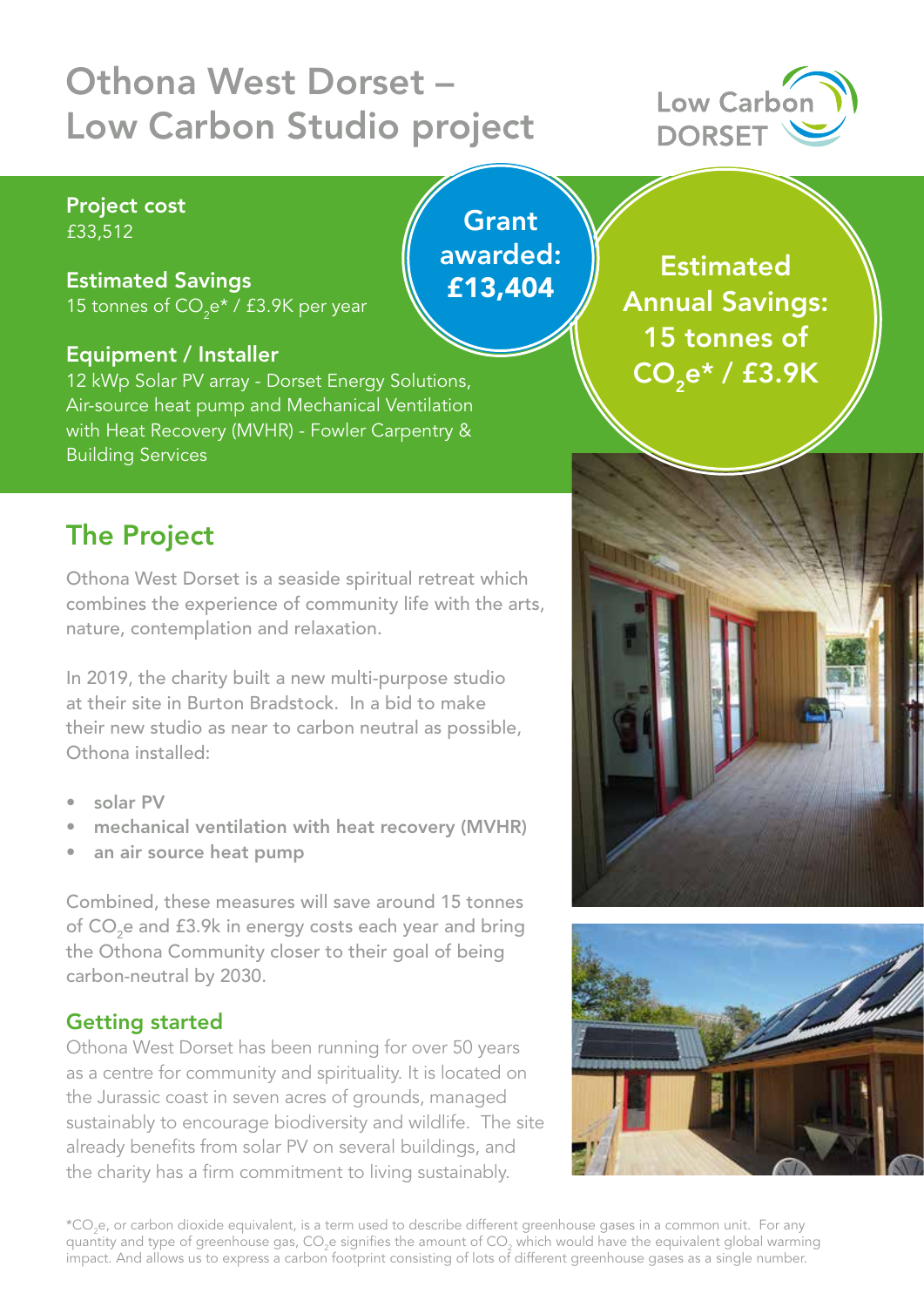In 2018, the charity began plans to build a new multipurpose studio, a year-round resource for Othona's residential visitors and individuals and groups from the local community.

Keen to make the new building as environmentally friendly as possible, Othona reached out to Low Carbon Dorset for advice and financial support. Plans for the build already included several low-carbon measures, including solar PV, an air-source heat pump, and mechanical ventilation with heat recovery (MVHR). However, a site visit by Low Carbon Dorset identified the opportunity to install significantly more solar PV on the new studio's roof space. And we were able

With the help of the Low Carbon Dorset grant it is expected that it will take between five and six years for the panels to pay for themselves, without the grant this payback period would have been just under 10 years.

#### Mechanical Ventilation with Heat Recovery (MVHR)

In order to increase energy efficiency and reduce heat loss, new buildings are now designed and built with much lower levels of unwanted ventilation. However, having adequate ventilation in a building is important for lots of reasons. So, a mechanical ventilation with heat recovery (MVHR) system was installed to provide the right amount of



to provide a grant to help cover the costs of Othona's proposed low-carbon measures, their additional solar panels, and an upgrade of their electricity supply.

#### Solar Panels

A 12kWp solar PV array was included in the build and will generate around 9,413 kWh of electricity a year. It is estimated that Othona will use at least 70% of the energy they generate, this alone will save them around £1K a year in electricity costs. Any electricity they don't use will be exported to the Grid in return for payment from their energy supplier thanks to the Smart Export Guarantee (SEG) scheme. Exporters can currently (May 2021) expect between 2 - 5.6p per kWh.

clean, fresh air into the studio. By recovering the heat from the air it extracts, the MVHR can pre-warm the fresh air it pumps in to the building. This means less energy is needed to heat the building and it can reduce heating costs by around 25%. You can find a great explanation of how MVHR systems work on the [Centre for Sustainable Energy website.](https://www.cse.org.uk/advice/advice-and-support/mechanical-ventilation-with-heat-recovery) 

#### Air-source heat pump

In order to reduce their reliance on fossil fuels, Othona decided to install an air-source heat pump (ASHP) to provide the heating for their new studio. And thanks to their MVHR, which reduces the studio's heating demand, they were able to install a smaller air-source heat pump.